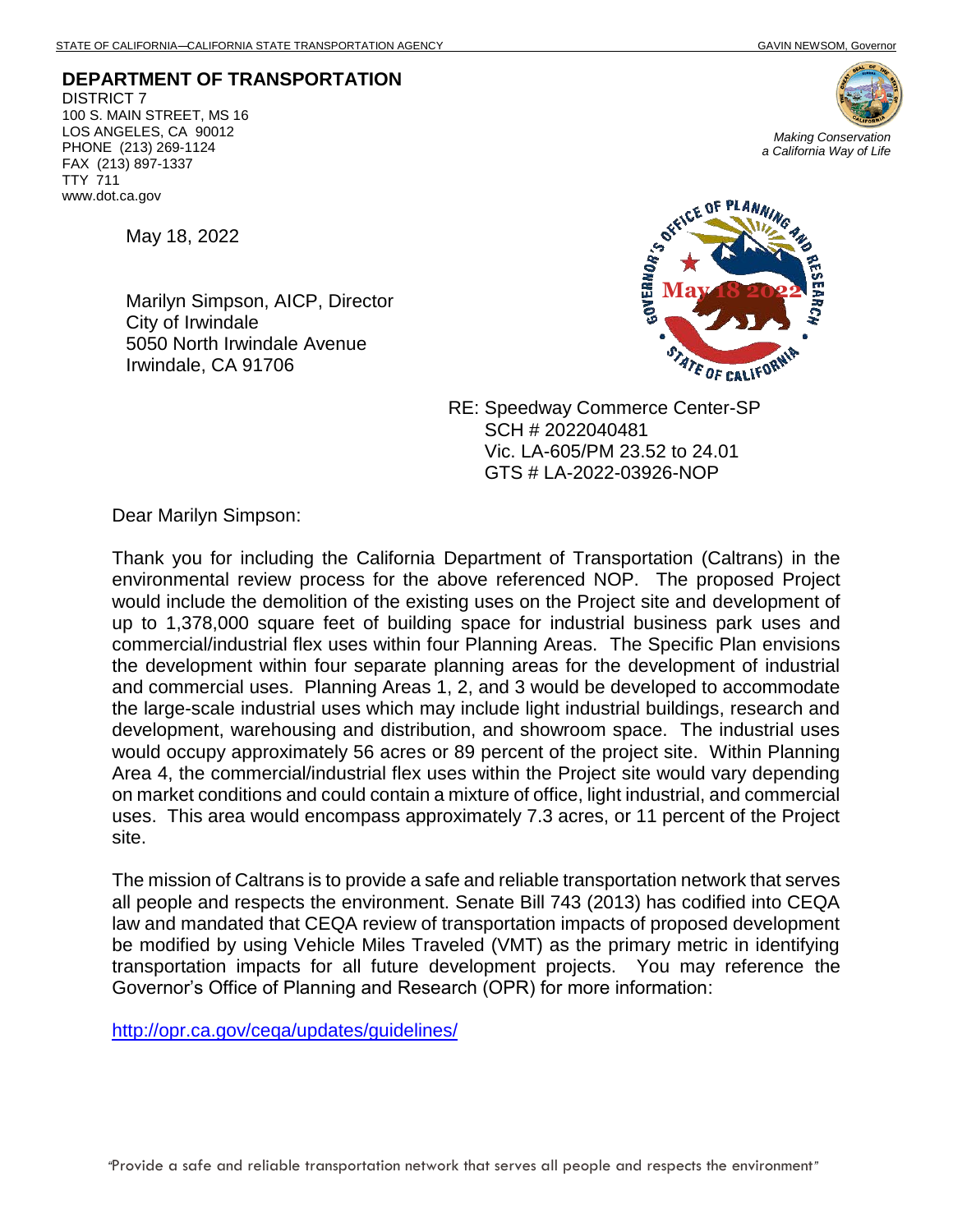Marilyn Simpson, AICP, Director May 18, 2022 Page 2 of 3

As a reminder, VMT is the standard transportation analysis metric in CEQA for land use projects after July 1, 2020, which is the statewide implementation date.

Caltrans is aware of challenges that the region faces in identifying viable solutions to alleviating congestion on State and Local facilities. With limited room to expand vehicular capacity, this development should incorporate multi-modal and complete streets transportation elements that will actively promote alternatives to car use and better manage existing parking assets. Prioritizing and allocating space to efficient modes of travel such as bicycling and public transit can allow streets to transport more people in a fixed amount of right-of-way.

Caltrans supports the implementation of complete streets and pedestrian safety measures such as road diets and other traffic calming measures. Please note the Federal Highway Administration (FHWA) recognizes the road diet treatment as a proven safety countermeasure, and the cost of a road diet can be significantly reduced if implemented in tandem with routine street resurfacing. Overall, the environmental report should ensure all modes are served well by planning and development activities. This includes reducing single occupancy vehicle trips, ensuring safety, reducing vehicle miles traveled, supporting accessibility, and reducing greenhouse gas emissions.

We encourage the Lead Agency to evaluate the potential of Transportation Demand Management (TDM) strategies and Intelligent Transportation System (ITS) applications in order to better manage the transportation network, as well as transit service and bicycle or pedestrian connectivity improvements. For additional TDM options, please refer to the Federal Highway Administration's *Integrating Demand Management into the Transportation Planning Process: A Desk Reference* (Chapter 8).This reference is available online at:

## <http://www.ops.fhwa.dot.gov/publications/fhwahop12035/fhwahop12035.pdf>

You can also refer to the 2010 *Quantifying Greenhouse Gas Mitigation Measures* report by the California Air Pollution Control Officers Association (CAPCOA), which is available online at:

[http://www.capcoa.org/wp-content/uploads/2010/11/CAPCOA-Quantification-Report-9-](http://www.capcoa.org/wp-content/uploads/2010/11/CAPCOA-Quantification-Report-9-14-Final.pdf) [14-Final.pdf](http://www.capcoa.org/wp-content/uploads/2010/11/CAPCOA-Quantification-Report-9-14-Final.pdf)

Also, Caltrans has published the VMT-focused Transportation Impact Study Guide (TISG), dated May 20, 2020 and the Caltrans Interim Land Development and Intergovernmental Review (LD-IGR) Safety Review Practitioners Guidance, prepared in On December 18, 2020. You can review these resources at the following links: